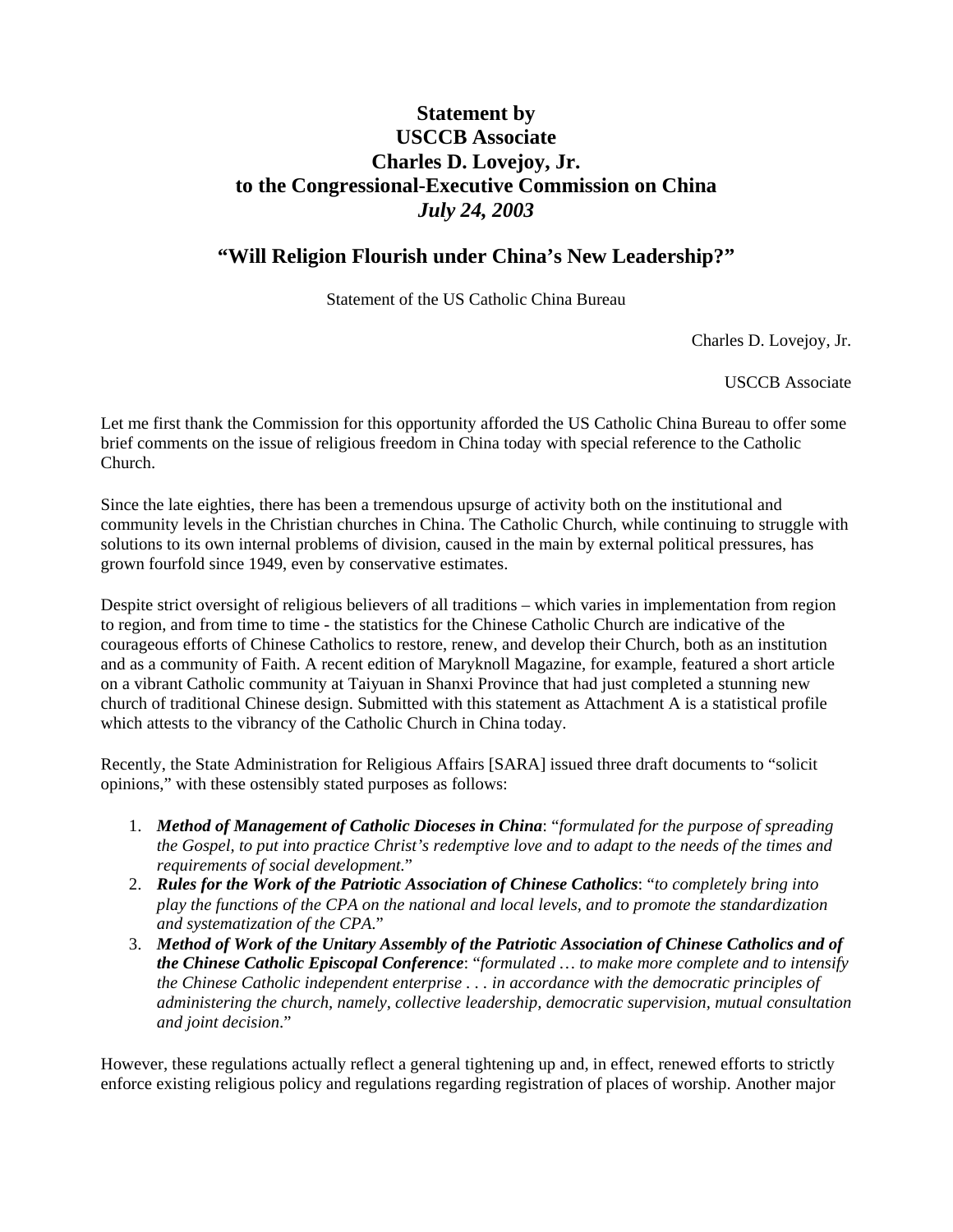objective appears to be pressuring unregistered leadership and communities to join with the registered communities of Catholics in each diocese.

The 3<sup>rd</sup> document in making reference to "the Chinese Catholic independent enterprise" raises some concerns – if the term 'independent' is to be interpreted as cutting the China Catholic Church off from communion with the Universal Church. If it is intended to mean an authentic autonomy vis-à-vis both external and internal (i.e., domestic) intrusion into the affairs of the Church we would applaud it as a goal.

While reconciliation and unity among Chinese Catholics and with the universal Church is a long-desired goal, when this is done by coercion or force, let alone with violence in any given situation, it is very reprehensible and unacceptable to all partners in the dialogue.

*The Union of Catholic Asian News (UCAN),* has reported numerous instances of such use of force and coercion increasingly in the past year or two – especially selected dioceses in Hebei, Fujian, and Zhejiang Provinces. UCAN, reported the arrest on June 16, of Rev. LU Xiaozhou, a priest in Wenzhou Diocese, associated with an unregistered Catholic Church, as he was enroute to visit the sick at the city hospital. He was then transferred to the custody of the local Religious Affairs Bureau. Frequently, such detentions are reported to be used to force people to sign agreements to join the Catholic Patriotic Association.

It is always difficult, to cite specific instances of repression, which occur more frequently in more remote areas in China; or even to validate reports in the secular/religious media of such instances of force, coercion or violence against those who, for legitimate reasons of conscience, find themselves unable to comply with official and religious regulation and policies. These situations are usually very volatile and ambiguous; and often, local security authorities claim another pretext for action, than strictly religious grounds; for example, violations of building codes; or unapproved contacts with certain people or groups. In this regard, China continues to deny that it persecutes religious groups as such; and stands by the 'religious freedoms' guaranteed in Article 36 of its Constitution.

I wish to nuance these remarks by admitting here that USCCB does not have the resources or staff to closely monitor these developments on the ground. We defer in these matters to reputable sources like *Amnesty International* or *Human Rights Watch/Asia* and so forth. We never rely on media reports which we find frequently unreliable. Secondly, our priority and programs are dedicated to enabling the Church in China and its leadership to restore, renew and develop as a truly authentic Local Roman Catholic Church – in full communion with the Universal Catholic Church [cf. *USCCB mission statement – submitted as Attachment B*].

As noted in our statement to this Committee last year, "*USCCB seeks to promote full exercise of human rights and religious freedom of all religious believers in China; and takes as its special mandate the provision of services and programs to empower Chinese Catholics to be able to assume and exercise their religious rights and freedoms, as such rights of citizenship, guaranteed in the Constitution, are implemented in every sector and at every level of Chinese society.*"

At the CECC hearing on this issue last year, the statement submitted to this Committee by *Thomas Quigley* of the *US Catholic Bishop's Conference* highlighted major recent initiatives by the Holy See to improve relations with China, including the *Ricci Symposia of 2001* at which Pope John Paul II expressed his hope that the Church would contribute towards China's social progress; and graciously offered an apology for "*errors and limits of the past*" in the pursuit of Christian Mission in China.

The Holy See continues to pursue its dialogue with the Chinese government in several quarters; and continues efforts for reconciliation and unity in the Church in China. For example, it is seeking to identify bishop-candidates [to succeed elderly bishops, both official/unofficial] who will be acceptable to all segments of the Catholic Church in China, and merit recognition of their rightful ecclesial role by the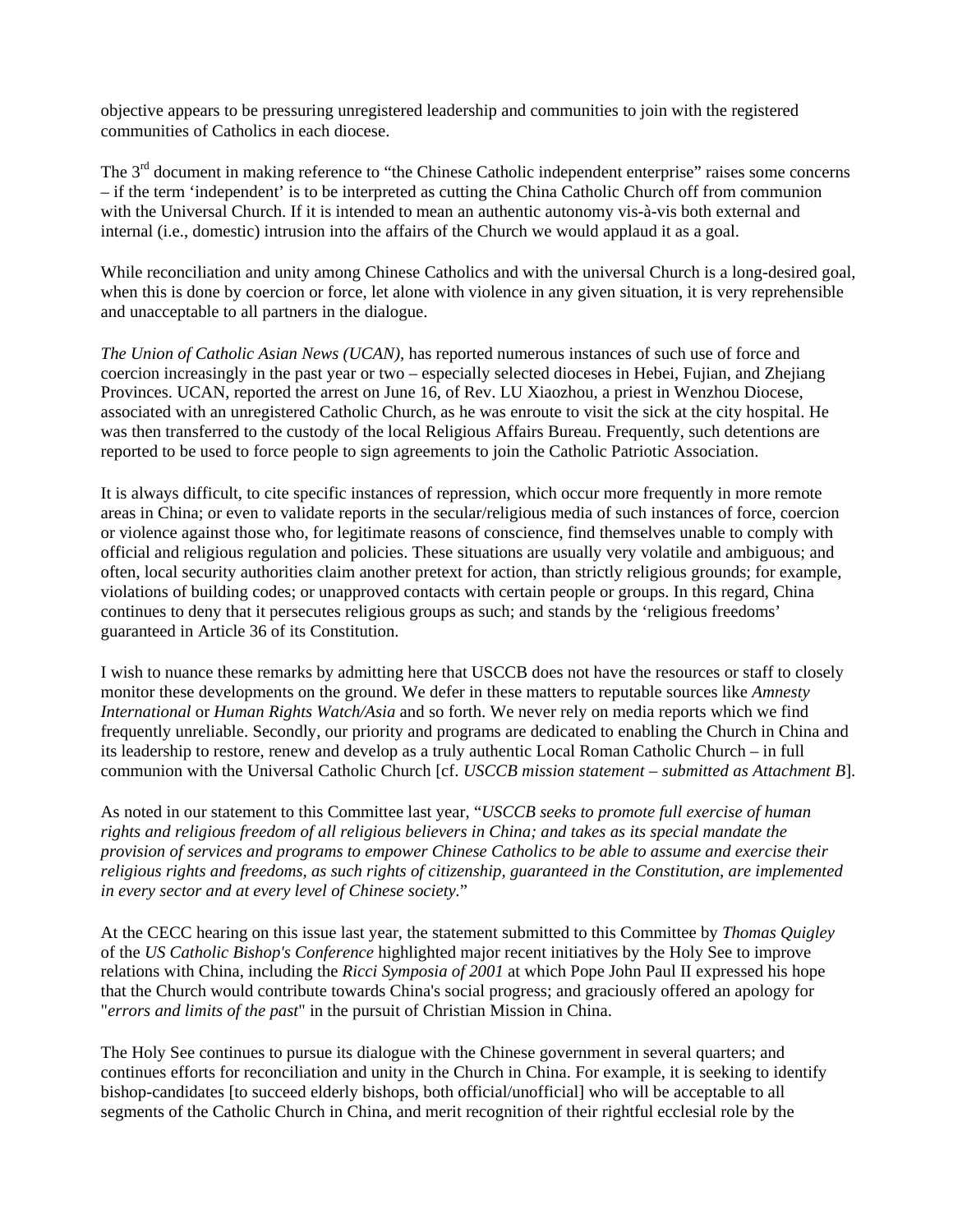authorities of SARA. Hopefully, this initiative by the Catholic Church authorities may lead to deeper reconciliation; and to the removal of one of the proximate causes for these severe "crackdowns" and abrogation of the rights of believers, guaranteed by the aforementioned Constitutional provisions.

With regard to the policies and programs of the China's new leadership, it is too early to determine what direction these may take. Transition is usually a time of uncertainty and the three recent Draft documents on Church Regulations mentioned above may simply reflect an inherent tendency toward restriction during such periods of transition.

We believe therefore that options pursued by the US Government should be in context of a policy of consistency, justice and honesty in dealing with China in the political, social/religious and economic arenas. The Chinese government respects, and works best when confronted with, principled, well- articulated and consistent positions that also respect basic Chinese values and are based on commonly accepted international principles.

We also strongly urge continued support for the wide range of general academic and social exchanges that have emerged over the past ten years. We note with some encouragement the increased interest in Christianity in academic circles and the fact that US Christian universities now sponsor programs, though secular in nature, collaborating with major Chinese universities.

Historically, China did not develop the tradition of Civil Society, let alone a democratic political ethos. Therefore, education and gradual fostering of social consciousness among the people must go first towards these noble ends. Understanding of the positive role of religion in society should increase as the general understanding of the nature of a civic society increases in China.

Modernization and globalization pose serious challenges to the faith and practice of their religious beliefs and convictions for Catholics in China. Ironically, this continued political pressure on bishops, priests, religious sisters and lay leaders in effect hinders them from properly dealing with challenges of contemporary Chinese society, as it undergoes rapid transformation in the economic and social fields. As our Holy Father, Pope John Paul II has repeatedly stated, Chinese Catholics, faithful to their Church and loyal to their nation, as patriotic citizens, can make a great contribution to strengthen the ethical and moral fiber of the Chinese Nation – so it may play its rightful role in the Family of Nations – in quest of world peace and justice for all peoples.

We are convinced that encounters between the American and Chinese people demand respect for China's culture and social mores, which are different from those of the West. In such encounters, it is always helpful to acknowledge one's own shortcomings, especially when challenging others. One should also try to avoid confrontation; and making harsh judgments that unduly simplify complex realities; and even unjustly disparage different, but equally legitimate options. As such, USCCB would urge the committee, and through it, the present administration of the USA government, to seek to identify and encourage those leaders in the PRC who are working to bring about positive change in a manner that will preserve social stability and wellbeing. We should join our collaborative efforts to realize the development of a Civil Society, able to positively exploit the best of modernity for the Chinese people.

This is the approach USCCB strives to take in working with the catholic communities and their leadership in China, to assist them to prepare for a role in the New China, and indeed to engage in programs to bring it about. By way of illustration, I would refer you to the theme of our *20th National Catholic China Conference, "The Role of Religion in China's Emerging Civil Society,"* to be held this coming November. Information is available on our website at www.usccb.net and on the attachments submitted with this intervention.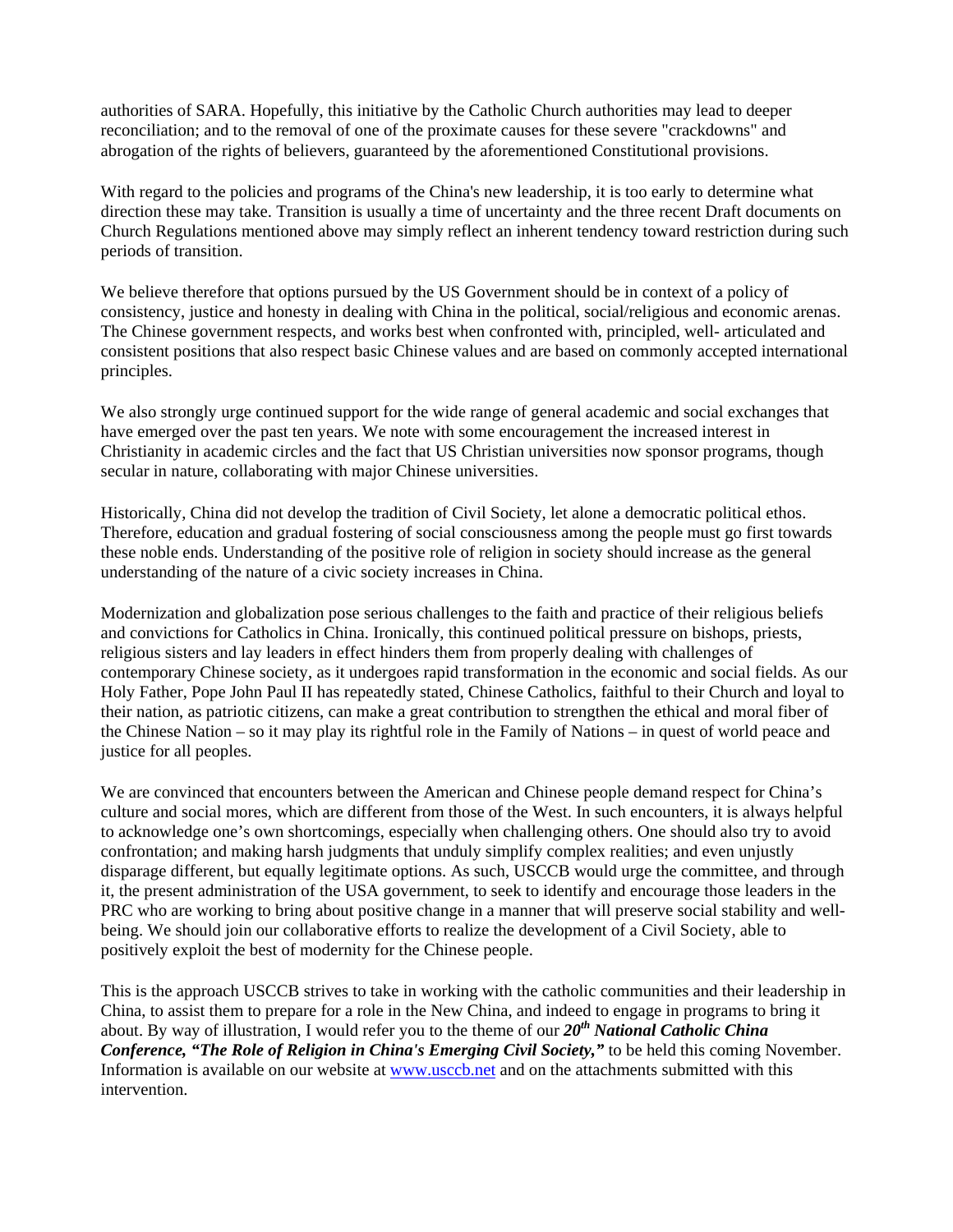We thank the commission and its members for this opportunity to comment on the general situation of religious freedoms in China, and in particular, the prospects for the flourishing of religion under the new leadership. We applaud its continued efforts to promote understanding of the critical issues facing the Roman Catholic Church and indeed all the religious traditions in China today.

Charles D. Lovejoy, Jr. Associate US Catholic China Bureau Seton Hall University South Orange, NJ 07079 Tel: 973-763-1131 Fax: 973-763-1543 E-mail: chinabur@shu.edu Web: www.usccb.net

Attachment A: The Catholic Church in China Profile Attachment B: The US Catholic China Bureau/Mission Statement

Attachment A

#### **THE CATHOLIC CHURCH IN CHINA**

Since the early eighties, the People's Republic of China has continued to initiate contacts and respond to overtures of the international community in political, social, cultural, economic and other sectors, including the religious arena. Many segments of U.S. society are re-engaged with China and the Chinese people, as they meet the challenges of modernization in the Third Christian Millennium.

Since the late eighties, the tremendous upsurge of activity on both the institutional and community levels in the Christian churches has been an amazing and inspiring discovery for many. Since the Chinese Catholic Church was cut off from relationships with the Universal Church for more than thirty years, accurate, reliable information was not easily available. The Catholic Church--while continuing to struggle with solutions to its own internal problems of divisions [caused by external political pressures]--has grown fourfold since 1949, even by conservative estimates. In the past 20 years, it has experienced a phenomenal interest in religious vocations to priesthood and religious life. Widespread interest in Christianity in intellectual circles is manifested by establishment of Religious Studies Departments in many major universities in China.

Despite strict oversight of religious believers of all traditions – implementation of which varies from region to region, and from time to time - the statistics for the Chinese Catholic Church for 2002 are indicative of the courageous efforts of Chinese Catholics to restore, renew, and develop their Church, both as an institution and as a community of Faith.

#### **A Profile of the Roman Catholic Church in China**

| Catholics       | 12,000,000 |
|-----------------|------------|
| <b>Dioceses</b> | 138        |
| Churches        | $5.000+$   |
| <b>Bishops</b>  | 117        |
| Priests         | 2,650      |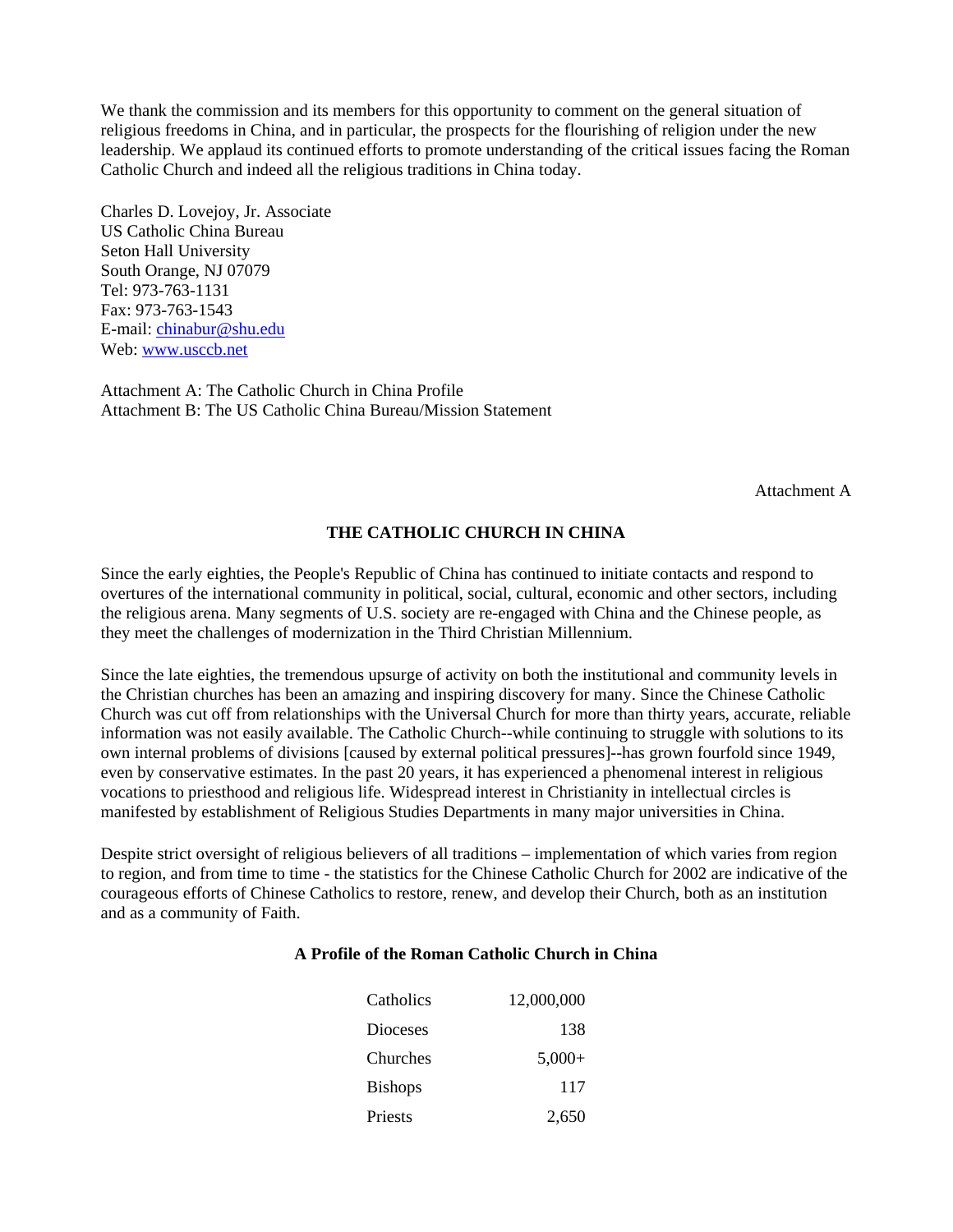| Sisters                 | 4,900 |
|-------------------------|-------|
| Seminaries              | 34    |
| Seminarians             | 1,670 |
| Novitiates              | 40    |
| Sisters in<br>Formation | 1,800 |

[Figures are for both the registered and the unregistered catholic communities - Tripod Dec. 2002]

*In the tradition of the long missionary relationship between Chinese and American Catholics, it is important for the U.S. Church to be sensitive to these developments and seize the opportunity of this new moment in history to work together as Sister-Churches to witness and to serve the Gospel in 21st Century China.*

*If you would like to assist the Church in China, please contact:*

**U.S. Catholic China Bureau Tel: 973-763-1131 Seton Hall University Fax: 973-763-1543 South Orange, NJ 07079-2689 E-mail: chinabur@shu.edu**

**Web: www.usccb.net**

Attachment B



**United States Catholic China Bureau**

#### **Mission Statement:**

*The U.S. Catholic China Bureau exists to foster communication and friendship with the people of China through sharing the values of the Gospel of Jesus Christ.*

Founded in 1989, with the encouragement of the National Conference of Catholic Bishops, the Bureau is sponsored by a cross-section of Roman Catholic organizations and individuals in the United States who share its purposes and goals.

#### **General Purposes:**

- to promote understanding among American Catholics about the Catholic Church and the situation of the Catholic communities in China.
- to engage the American Catholics in a new missionary partnership with the Catholics in China.

**Goals:**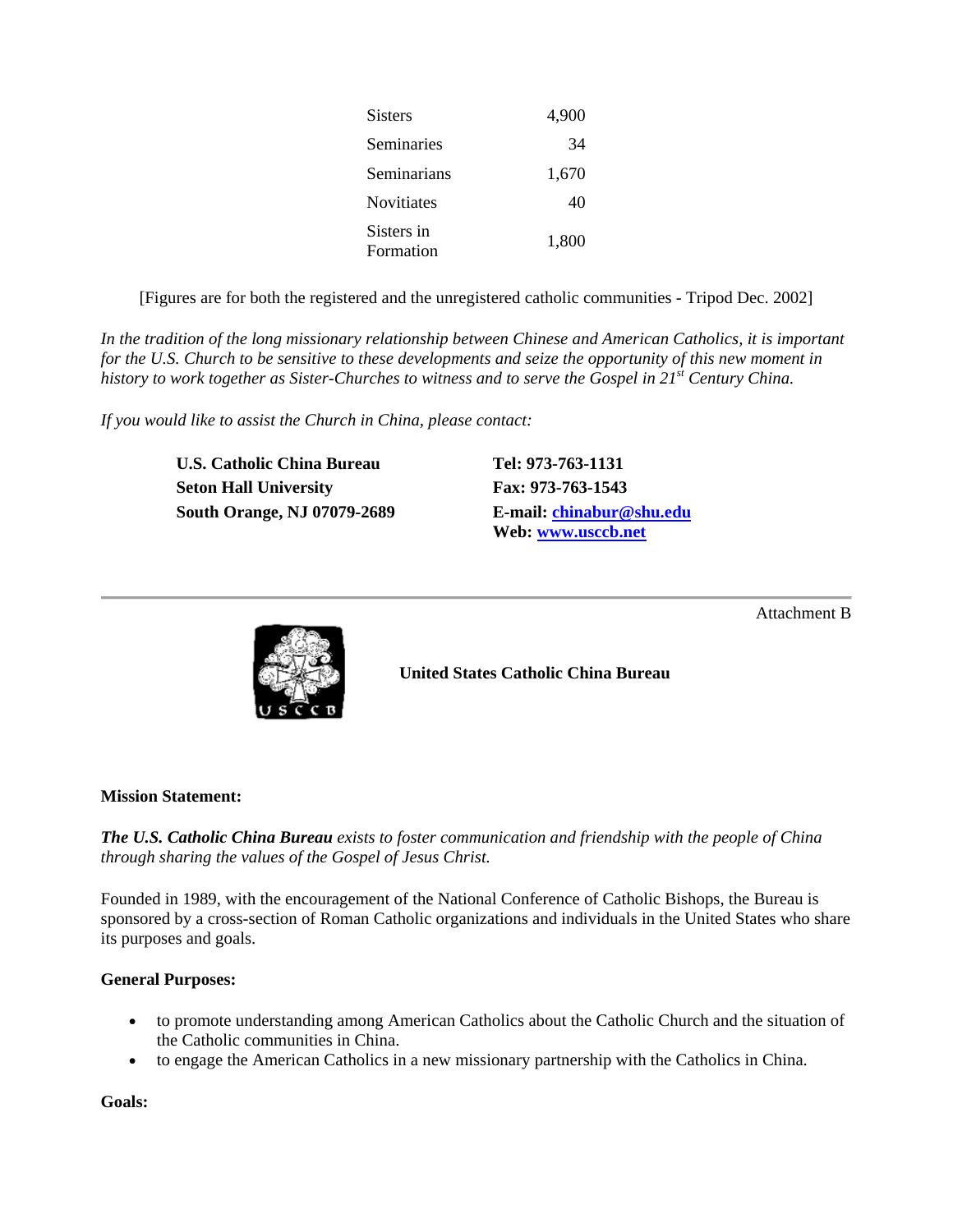- to promote the development in China of a fully indigenized Local Church with adequate leadership and resources for the pastoral service of the Chinese people.
- to foster reconciliation and unity of the Chinese Catholic Church within the universal Church and under the Apostolic See.
- to foster mutually beneficial relationships between Catholics in the sister-churches of China and the USA.
- to enable the American Christians to encounter and understand the experience of Christians in China in the second half of the 20th century so as to deepen and strengthen our own faith commitment and the missionary dynamism.
- to collaborate ecumenically, and with other religious, educational and cultural programs and organizations consonant with the purposes and goals of USCCB.
- to promote the full exercise of human rights and religious freedoms for people in China.

#### **Major Activities:**

- publication of the *China Church Quarterly* distributed on a subscriber basis.
- organization of the *National Catholic China Conference* annually.
- sponsorship of *Religious Study Tours* to the PRC.
- recruitment and screening of qualified persons from the U.S. Church to give Christian witness and service in tertiary educational institutions in China.
- providing lectures, seminars and workshops on topics of interest to persons in the U.S. regarding religion and Christianity in China.
- resourcing the religious news services and secular media with accurate and documented information on religious issues in China; the history and contemporary developments of Christianity in China; and news and information about the Catholic Church in China.
- providing consultation and referrals on other China-related programs and activities of religious and non-profit organizations.
- channeling material resources and provision of services which address expressed needs of Catholics in China

#### *The Bureau is incorporated as a non-profit, tax exempt organization in the State of New Jersey. It maintains an office on the campus of Seton Hall University. Contributions to the Bureau are deductible for federal income tax purposes.*

For further information contact: Executive Director

U.S. Catholic China Bureau Seton Hall University South Orange, NJ 07079-2689

Tel: 973-763-1131 Fax: 973-763-1543

E-mail: chinabur@shu.edu

20<sup>th</sup> National Catholic China Conference November 14-16, 2003 Global Conference Center, Maryknoll, New York

"*The Role of Religion in China's Emerging Civil Society*"